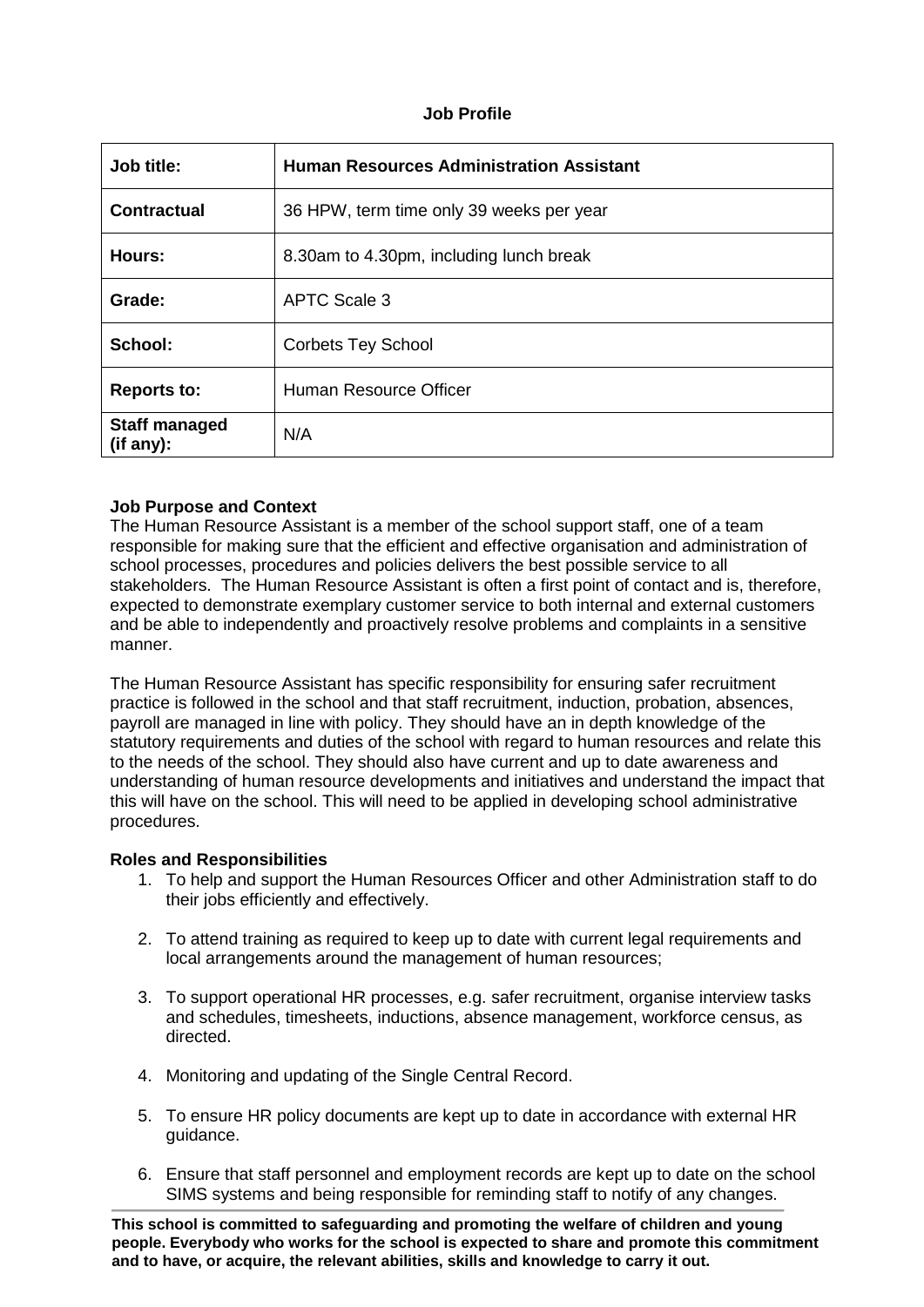- 7. To communicate with people in person, on the telephone and using email to respond to queries and resolve problems and complaints, provide information and services to customer requirements and take and record messages (using the school systems).
- 8. To raise staff awareness of HR issues and information for the staff through staff bulletin contributions and supporting information sessions at staff meetings.
- 9. To monitor the probation process for new staff by keeping records and reminding teachers and other managers to ensure that the required probation meetings are carried out at the correct times throughout the probationary period.
- 10. Be familiar with all HR and staffing procedures and provide advice, guidance and support for staff, signposting when necessary.
- 11. To use electronic management information systems (MIS) and/or paper based filing systems to enter, record and retrieve data, supply information in response to requests and make returns required by a variety of different sources.
- 12. To use complex spreadsheet conditional formatting functions and word processing functions to plan, prepare, layout, and create administrative systems to meet the needs of the school.
- 13. To use the school IT systems in accordance with established procedures.
- 14. To work in accordance with the values, culture, ethos, equalities and inclusion policies of the school proactively promoting anti-racist, anti-sexist and anti-discriminatory behaviours in the day-to-day operation of the job.
- 15. To take appropriate action to identify, evaluate and minimise any risks to health, safety and security in the immediate working environment.
- 16. To complete school based induction and any subsequent training required to improve ICT competence and performance and the various SIMS packages used in schools,
- 17. To take part in the school performance management system.
- 18. Other duties as required.

#### **Notes:**

The authority expects its employees to work flexibly within the framework of the duties and responsibilities specified above. This means that the postholder may be expected to carry out work that it not specified in the job profile but which is within the remit of the duties and responsibilities.

Staff in schools work subject to statute and many policies and procedures. The postholder will be expected to become familiar with these and work in accordance with them. This is a new job profile for a new post. It will be subject to review with the postholder after one year and may then be reviewed from time to time

**This school is committed to safeguarding and promoting the welfare of children and young people. Everybody who works for the school is expected to share and promote this commitment and to have, or acquire, the relevant abilities, skills and knowledge to carry it out.**